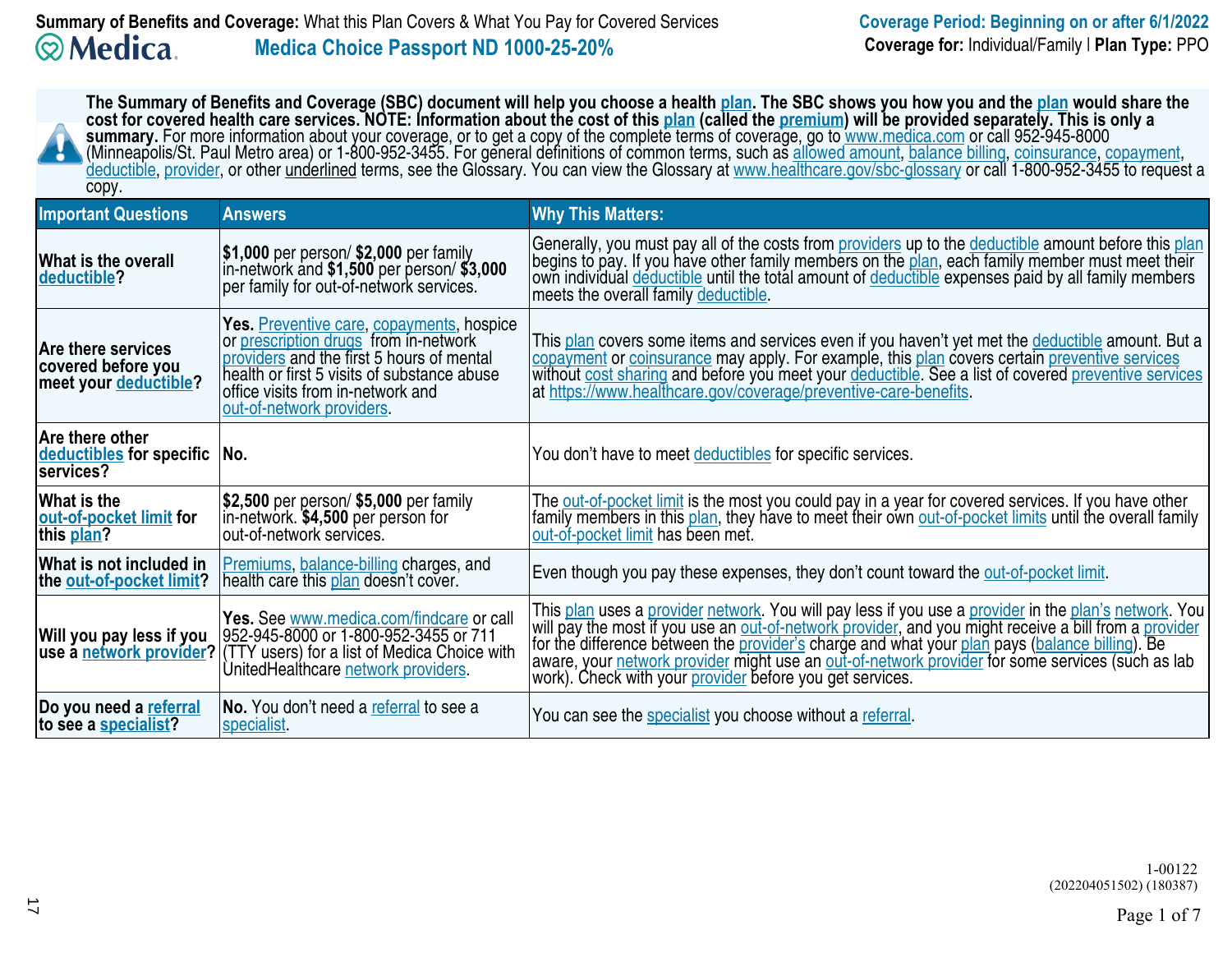All copayment and coinsurance costs shown in this chart are after your deductible has been met, if a deductible applies.

|                                       |                                                        | <b>What You Will Pay</b>                                                                                                                                                                                                                                                                 |                                                                                                                                   |                                                                                                                                                                                                                                       |  |  |
|---------------------------------------|--------------------------------------------------------|------------------------------------------------------------------------------------------------------------------------------------------------------------------------------------------------------------------------------------------------------------------------------------------|-----------------------------------------------------------------------------------------------------------------------------------|---------------------------------------------------------------------------------------------------------------------------------------------------------------------------------------------------------------------------------------|--|--|
| <b>Common Medical Event</b>           | <b>Services You May</b><br>Need                        | <b>In-Network</b><br><b>Provider</b><br>(You will pay the least)                                                                                                                                                                                                                         | Out-of-Network<br><b>Provider</b><br>(You will pay the most)                                                                      | <b>Limitations, Exceptions &amp; Other Important</b><br>Information                                                                                                                                                                   |  |  |
| If you visit a health care provider's | Primary care visit to<br>treat an injury or<br>illness | <b>Primary care: \$25 copay/ visit. Primary care: 40%</b><br>Deductible does not apply.<br>Chiropractic: \$25 copay/visit.<br>Deductible does not apply.<br>Retail Health: \$15 copay/ visit.<br>Deductible does not apply.<br>Virtual: \$15 copay/ visit.<br>Deductible does not apply. | coinsurance<br><b>Chiropractic: 40%</b><br>coinsurance<br><b>Retail Health: 40%</b><br>coinsurance<br>Virtual: 40%<br>coinsurance | In-network primary care visits provided at an outpatient<br>facility may be subject to coinsurance and deductible.<br>Limited to 15 visits per member, per year for<br>out-of-network chiropractic care.                              |  |  |
| office or clinic                      | <b>Specialist visit</b>                                | \$25 copay/ visit. Deductible<br>does not apply.                                                                                                                                                                                                                                         | 40% coinsurance                                                                                                                   | In-network specialist visits provided at an outpatient<br>facility may be subject to coinsurance and deductible.                                                                                                                      |  |  |
|                                       | <b>Preventive care/</b><br>screening/<br>limmunization | No charge. Deductible does not 40% coinsurance<br>∣apply.                                                                                                                                                                                                                                |                                                                                                                                   | You may have to pay for services that aren't preventive.<br>Ask your provider if the services needed are preventive.<br>Then check what your plan will pay for. Routine<br>physicals and eye exams are not covered<br>out-of-network. |  |  |
|                                       | blood work)                                            | Diagnostic test (x-ray, Lab: 20% coinsurance<br>X-ray: 20% coinsurance                                                                                                                                                                                                                   | 40% coinsurance                                                                                                                   | ---none---                                                                                                                                                                                                                            |  |  |
| If you have a test                    | Imaging (CT/PET<br>scans, MRIs)                        | 20% coinsurance                                                                                                                                                                                                                                                                          | 40% coinsurance                                                                                                                   | ---none---                                                                                                                                                                                                                            |  |  |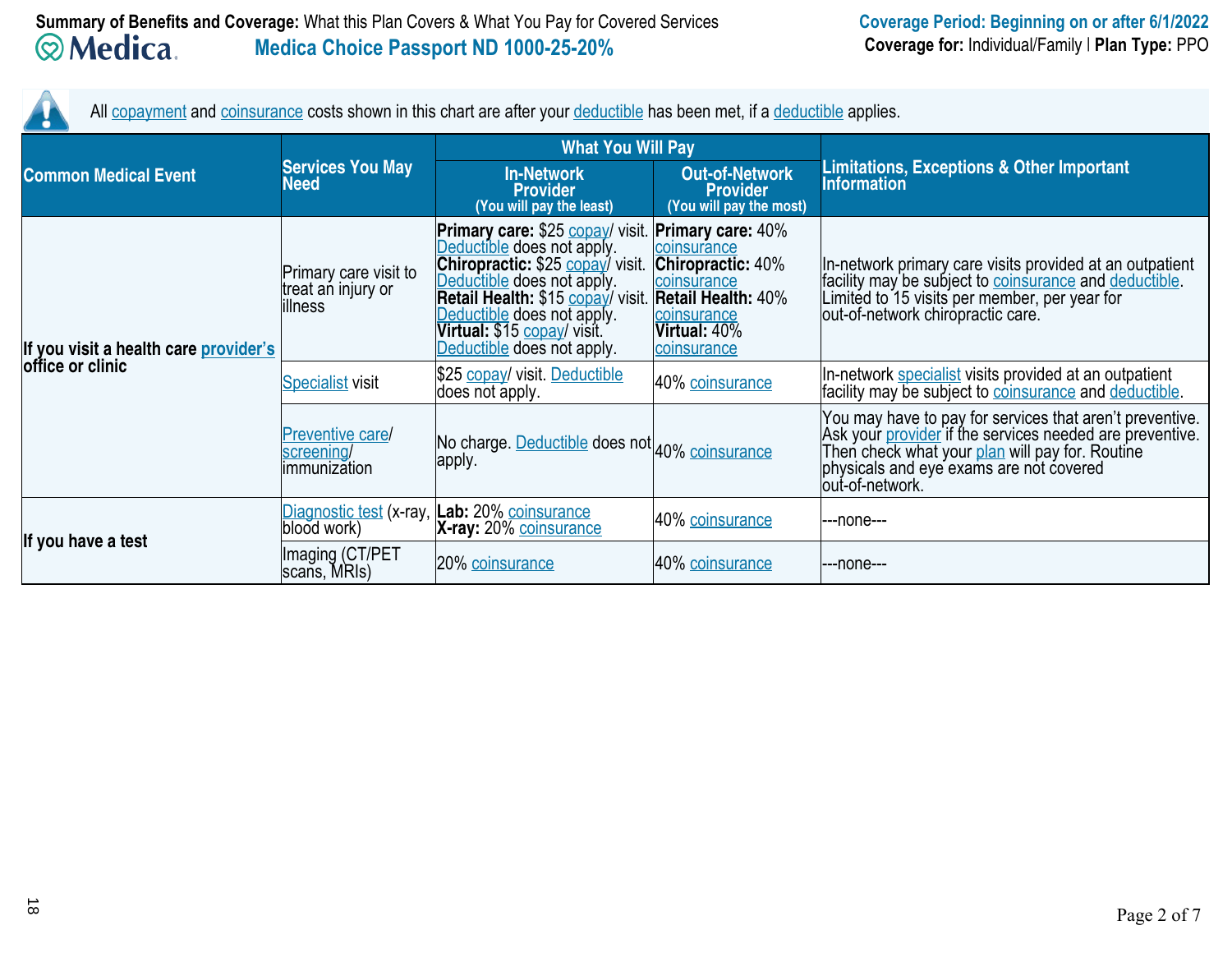# **Summary of Benefits and Coverage:** What this Plan Covers & What You Pay for Covered Services**Medica Choice Passport ND 1000-25-20%**

|                                                                                | <b>What You Will Pay</b>                             |                                                                                                                                                                             |                                                                     |                                                                                                                                                                                                            |  |
|--------------------------------------------------------------------------------|------------------------------------------------------|-----------------------------------------------------------------------------------------------------------------------------------------------------------------------------|---------------------------------------------------------------------|------------------------------------------------------------------------------------------------------------------------------------------------------------------------------------------------------------|--|
| <b>Common Medical Event</b>                                                    | <b>Services You May</b><br><b>Need</b>               | <b>In-Network</b><br><b>Provider</b><br>(You will pay the least)                                                                                                            | <b>Out-of-Network</b><br><b>Provider</b><br>(You will pay the most) | <b>Limitations, Exceptions &amp; Other Important</b><br><b>Information</b>                                                                                                                                 |  |
|                                                                                | Generic drugs                                        | Retail: \$15/ prescription<br>Deductible does not apply.<br>Mail order: \$30/ prescription<br>Deductible does not apply.                                                    | 40% coinsurance                                                     |                                                                                                                                                                                                            |  |
| If you need drugs<br>to treat your illness<br>or condition                     | <b>Preferred brand drugs</b>                         | <b>Retail: \$40/ prescription</b><br>Deductible does not apply.<br>Mail order: \$80/ prescription<br>Deductible does not apply.                                             | 40% coinsurance                                                     | Up to a 31-day supply/ retail or 93-day supply/ mail order<br>prescription. Mail order drugs not covered<br>out-of-network. Insulin: Your cost-share will not exceed<br>\$25 per retail prescription unit. |  |
| <b>More information about</b><br>prescription drug coverage<br>is available at | Non-preferred brand<br>drugs                         | Retail: \$70/ prescription<br>Deductible does not apply.<br>Mail order: \$140/ prescription<br>Deductible does not apply.                                                   | 40% coinsurance                                                     |                                                                                                                                                                                                            |  |
| www.medica.com/drugcost1                                                       | <b>Specialty drugs</b>                               | Preferred: 20% coinsurance.<br>No more than \$200 copay/<br>prescription. Deductible does<br>not apply.<br>Non-Preferred: 40%<br>coinsurance. Deductible does<br>not apply. | Not covered                                                         | Up to a 31-day supply per prescription received from a<br>designated specialty pharmacy.                                                                                                                   |  |
| If you have outpatient surgery                                                 | Facility fee (e.g.,<br>ambulatory surgery<br>center) | 20% coinsurance                                                                                                                                                             | 40% coinsurance                                                     | ---none---                                                                                                                                                                                                 |  |
|                                                                                | Physician/surgeon<br>fees                            | 20% coinsurance                                                                                                                                                             | 40% coinsurance                                                     | --none---                                                                                                                                                                                                  |  |
|                                                                                | <b>Emergency room care</b>                           | \$100 copay/ visit. Deductible<br>does not apply.                                                                                                                           | \$100 copay/ visit.<br>Deductible does not<br>apply.                | In-network out-of-pocket applies.                                                                                                                                                                          |  |
| If you need immediate medical<br>latṫention                                    | <b>Emergency medical</b><br><u>transportation</u>    | 20% coinsurance                                                                                                                                                             | 20% coinsurance                                                     | In-network deductible and out-of-pocket applies.                                                                                                                                                           |  |
|                                                                                | <b>Urgent care</b>                                   | \$25 copay/ visit. Deductible<br>does not apply.                                                                                                                            | \$25 copay/ visit.<br>Deductible does not<br>apply.                 | In-network out-of-pocket applies.                                                                                                                                                                          |  |
|                                                                                | Facility fee (e.g.,<br>hospital room)                | 20% coinsurance                                                                                                                                                             | 40% coinsurance                                                     | ---none---                                                                                                                                                                                                 |  |
| If you have a hospital stay                                                    | Physician/surgeon<br>fees                            | 20% coinsurance                                                                                                                                                             | 40% coinsurance                                                     | ---none---                                                                                                                                                                                                 |  |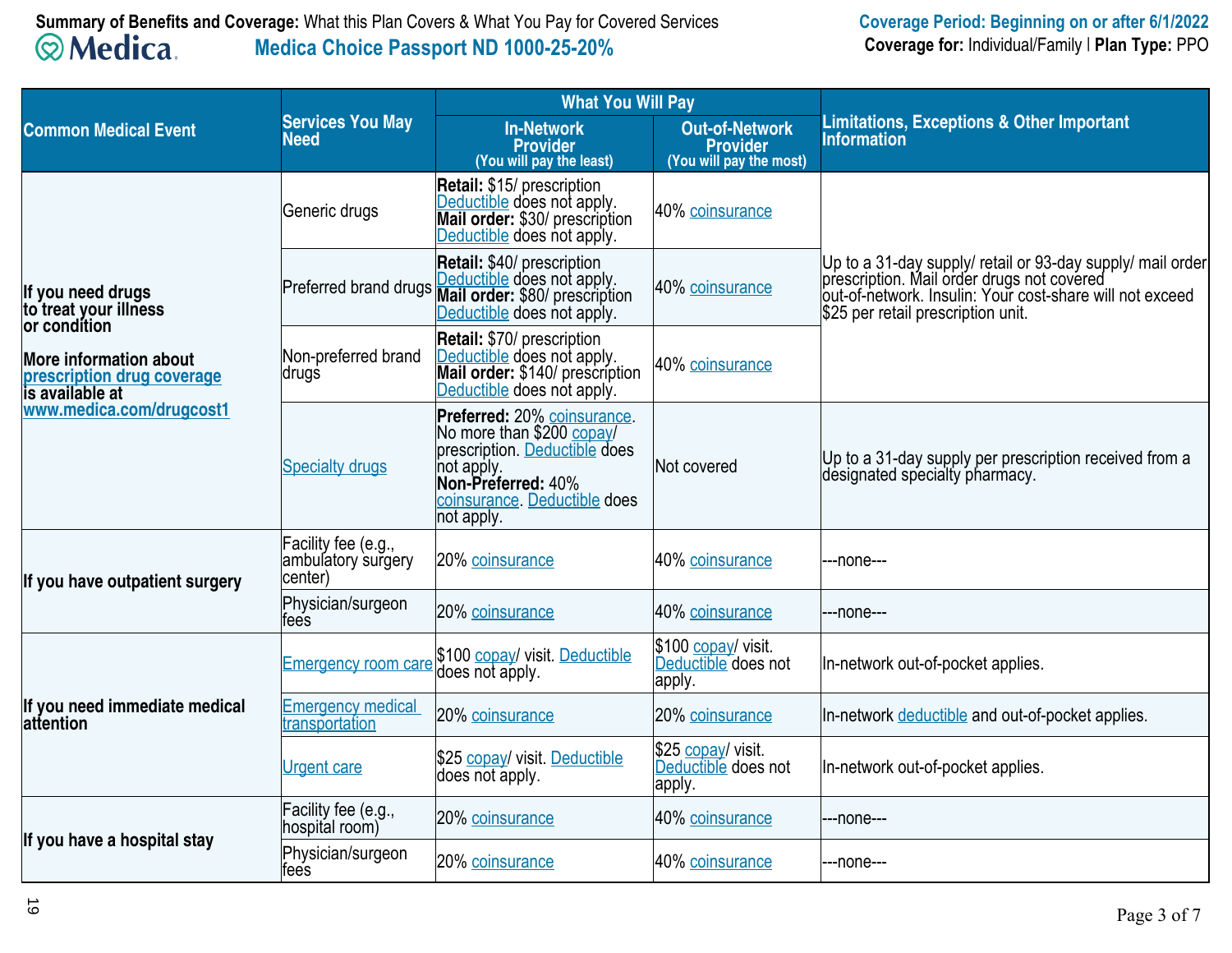|                                                                                  |                                              | <b>What You Will Pay</b>                                         |                                                                     |                                                                                                                                                                                                                                                                                                                         |  |  |
|----------------------------------------------------------------------------------|----------------------------------------------|------------------------------------------------------------------|---------------------------------------------------------------------|-------------------------------------------------------------------------------------------------------------------------------------------------------------------------------------------------------------------------------------------------------------------------------------------------------------------------|--|--|
| <b>Common Medical Event</b>                                                      | <b>Services You May</b><br><b>Need</b>       | <b>In-Network</b><br><b>Provider</b><br>(You will pay the least) | <b>Out-of-Network</b><br><b>Provider</b><br>(You will pay the most) | <b>Limitations, Exceptions &amp; Other Important</b><br><b>Information</b>                                                                                                                                                                                                                                              |  |  |
| If you need mental health,<br>behavioral health, or substance<br>labuse services | Outpatient services                          | \$25 copay/ visit. Deductible<br>does not apply.                 | 40% coinsurance                                                     | Coinsurance may apply for some in-network outpatient<br>services such as intensive outpatient programs. No<br>charge for the first 5 hours of mental health or first 5<br>visits of substance abuse outpatient services per year in<br>or out-of-network. Outpatient cost sharing will apply to<br>additional services. |  |  |
|                                                                                  | Inpatient services                           | 20% coinsurance                                                  | 40% coinsurance                                                     | ---none---                                                                                                                                                                                                                                                                                                              |  |  |
|                                                                                  | Office visits                                | No charge. Deductible does not 40% coinsurance<br>apply.         |                                                                     | Cost sharing does not apply to in-network preventive                                                                                                                                                                                                                                                                    |  |  |
| If you are pregnant                                                              | Childbirth/delivery<br>professional services | 20% coinsurance                                                  | 40% coinsurance                                                     | services. Depending on the type of services, a<br>copayment, coinsurance or deductible may apply.<br>Maternity care may include tests and services described                                                                                                                                                            |  |  |
|                                                                                  | Childbirth/delivery<br>facility services     | 20% coinsurance                                                  | 40% coinsurance                                                     | elsewhere in the SBC (i.e. certain ultrasounds.)                                                                                                                                                                                                                                                                        |  |  |
|                                                                                  | Home health care                             | 20% coinsurance                                                  | 40% coinsurance                                                     | 120 visits in-network and 60 visits out-of-network per<br>member per year.                                                                                                                                                                                                                                              |  |  |
| If you need help recovering or<br>have other special health needs                | <b>Rehabilitation</b><br>services            | \$25 copay/ visit. Deductible<br>does not apply.                 | 40% coinsurance                                                     | Physical and occupational therapy combined limited to<br>20 visits out-of-network per member per year.<br>Out-of-network speech therapy is limited to 20 visits per<br>member per year.                                                                                                                                 |  |  |
|                                                                                  | <b>Habilitation services</b>                 | \$25 copay/ visit. Deductible<br>does not apply.                 | 40% coinsurance                                                     | Physical and occupational therapy combined limited to<br>20 visits out-of-network per member per year.<br>Out-of-network speech therapy is limited to 20 visits per<br>member per year.                                                                                                                                 |  |  |
|                                                                                  | <b>Skilled nursing care</b>                  | 20% coinsurance                                                  | 40% coinsurance                                                     | 120 day limit combined in and out-of-network per<br>member per year.                                                                                                                                                                                                                                                    |  |  |
|                                                                                  | <b>Durable medical</b><br>equipment          | 20% coinsurance                                                  | 40% coinsurance                                                     | ---none---                                                                                                                                                                                                                                                                                                              |  |  |
|                                                                                  | <b>Hospice services</b>                      | No charge. Deductible does not 40% coinsurance<br>apply.         |                                                                     | ---none---                                                                                                                                                                                                                                                                                                              |  |  |
|                                                                                  | Children's eye exam                          | No charge. Deductible does not Not covered<br>apply.             |                                                                     | ---none---                                                                                                                                                                                                                                                                                                              |  |  |
| If your child needs dental<br>or eye care                                        | Children's glasses                           | Not covered                                                      | Not covered                                                         | Glasses are not covered by the plan.                                                                                                                                                                                                                                                                                    |  |  |
|                                                                                  | Children's dental<br>check-up                | Not covered                                                      | Not covered                                                         | Dental check-ups are not covered by the plan.                                                                                                                                                                                                                                                                           |  |  |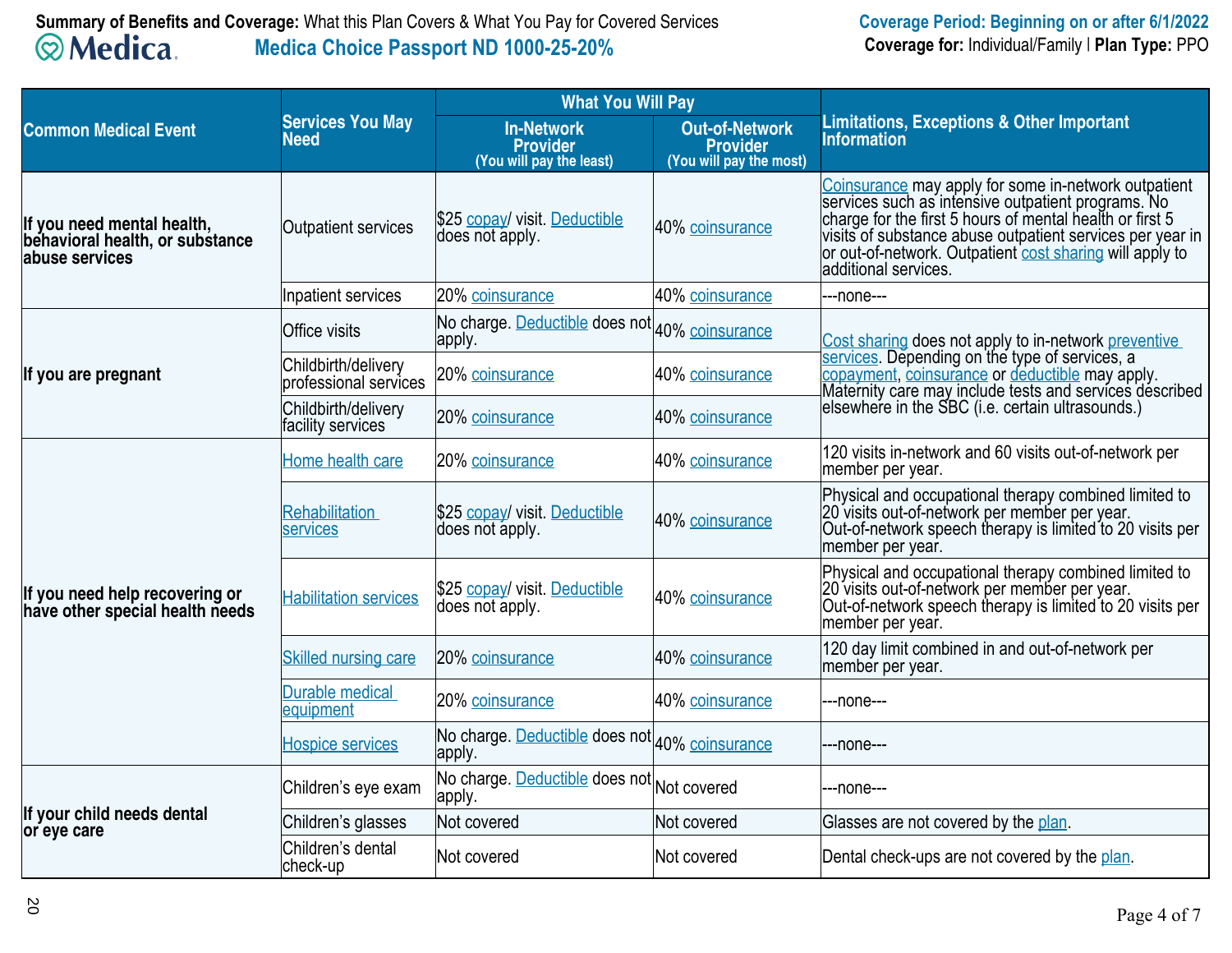# **Excluded Services & Other Covered Services:**

| Acupuncture exceeding 15 visits per member<br>per year for in-network and out-of-network<br>acupuncture services combined.<br>• Chiropractic care exceeding 15 visits per<br>member per year out-of-network.<br>• Cosmetic surgery<br>Dental care (Adult) | • Dental check-up<br>• Glasses<br>• Hearing aids except for members 18 years of<br>age and younger for hearing loss due to<br>functional congenital malformation of the ears<br>that is not correctable by other covered<br>procedures; coverage is limited to one hearing<br>aid per ear every three years. | Long-term care<br>• Private-duty nursing<br>Routine foot care except for specified conditions<br>Weight loss programs |
|-----------------------------------------------------------------------------------------------------------------------------------------------------------------------------------------------------------------------------------------------------------|--------------------------------------------------------------------------------------------------------------------------------------------------------------------------------------------------------------------------------------------------------------------------------------------------------------|-----------------------------------------------------------------------------------------------------------------------|
|                                                                                                                                                                                                                                                           |                                                                                                                                                                                                                                                                                                              |                                                                                                                       |

- Non-emergency care when traveling outside the U.S.
- Routine eye care (Adult)

Bariatric surgery Infertility treatment limited to \$5,000 medical/ \$3,000 pharmacy per year.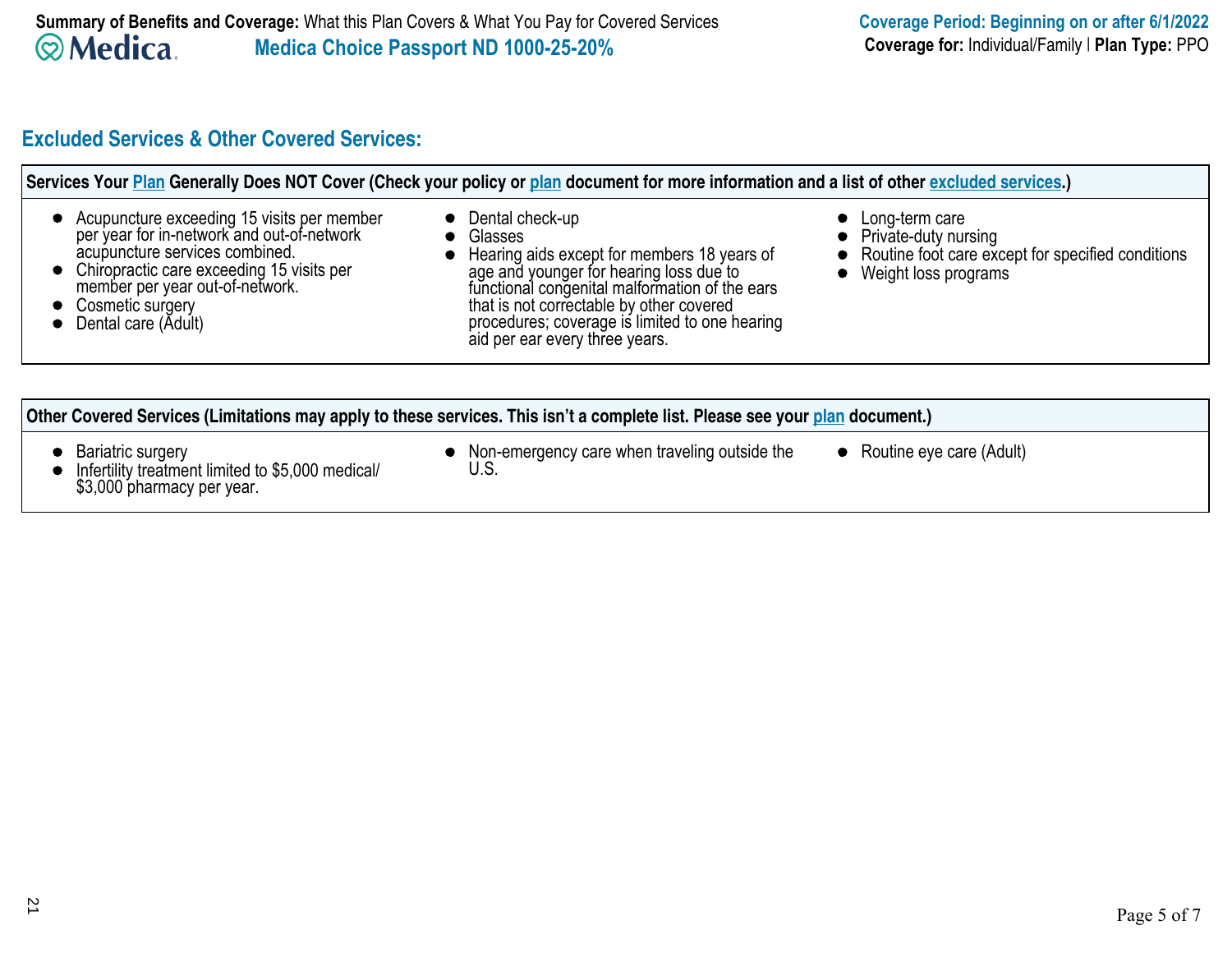**Your Rights to Continue Coverage:**<br>There are agencies that can help if you want to continue your coverage after it ends. The contact information for those agencies is: Medica at 1-800-952-3455 or for group<br>health coverage other group health coverage, Department of Health and Human Services, Center for Consumer Information and Insurance Oversight, at 1-877-267-2323 x61565 or www.cciio.cms.gov. Other coverage options may be available to you too, including buying individual insurance coverage through the Health Insurance Marketplace. For more information about the Marketplace, visit www.HealthCare.gov or call 1-800-318-2596.

# **Your Grievance and Appeals Rights:**

There are agencies that can help if you have a complaint against your <u>plan</u> for a denial of a <u>claim</u>. This complaint is called a <u>grievance</u> or <u>appeal</u>. For more information about<br>your rights, look at the explanation of or a <u>grievance</u> for any reason to your <u>plan</u>. For more information about your rights, this notice, or assistance, contact: for group health coverage subject to ERISA, Department<br>of Labor's Employee Benefits Security Admi

# **Does this Plan Provide Minimum Essential Coverage? Yes**

<u>Minimum Essential Coverage</u> generally includes <u>plans, health insurance</u> available through the <u>Marketplace</u> or other individual market policies, Medicare, Medicaid, CHIP,<br>TRICARE, and certain other coverage. If you are e

# **Does this Plan Meet the Minimum Value Standard? Yes**

If your <u>plan</u> doesn't meet the <u>Minimum Value Standards</u>, you may be eligible for a <u>premium tax credit</u> to help you pay for a <u>plan</u> through the <u>Marketplace</u>.

# **Language Access Services:**

Spanish (Español): Para obtener asistencia en Español, llame al 800-952-3455. Tagalog (Tagalog): Kung kailangan ninyo ang tulong sa Tagalog tumawag sa 800-952-3455. Chinese (中文): 如果需要中文的帮助, 请拨打这个号码800-952-3455. Navajo (Dine): Dinek'ehgo shika at'ohwol ninisingo, kwiijigo holne' 800-952-3455.

 *---------------------- To see examples of how this plan might cover costs for a sample medical situation, see the next section. ----------------------*